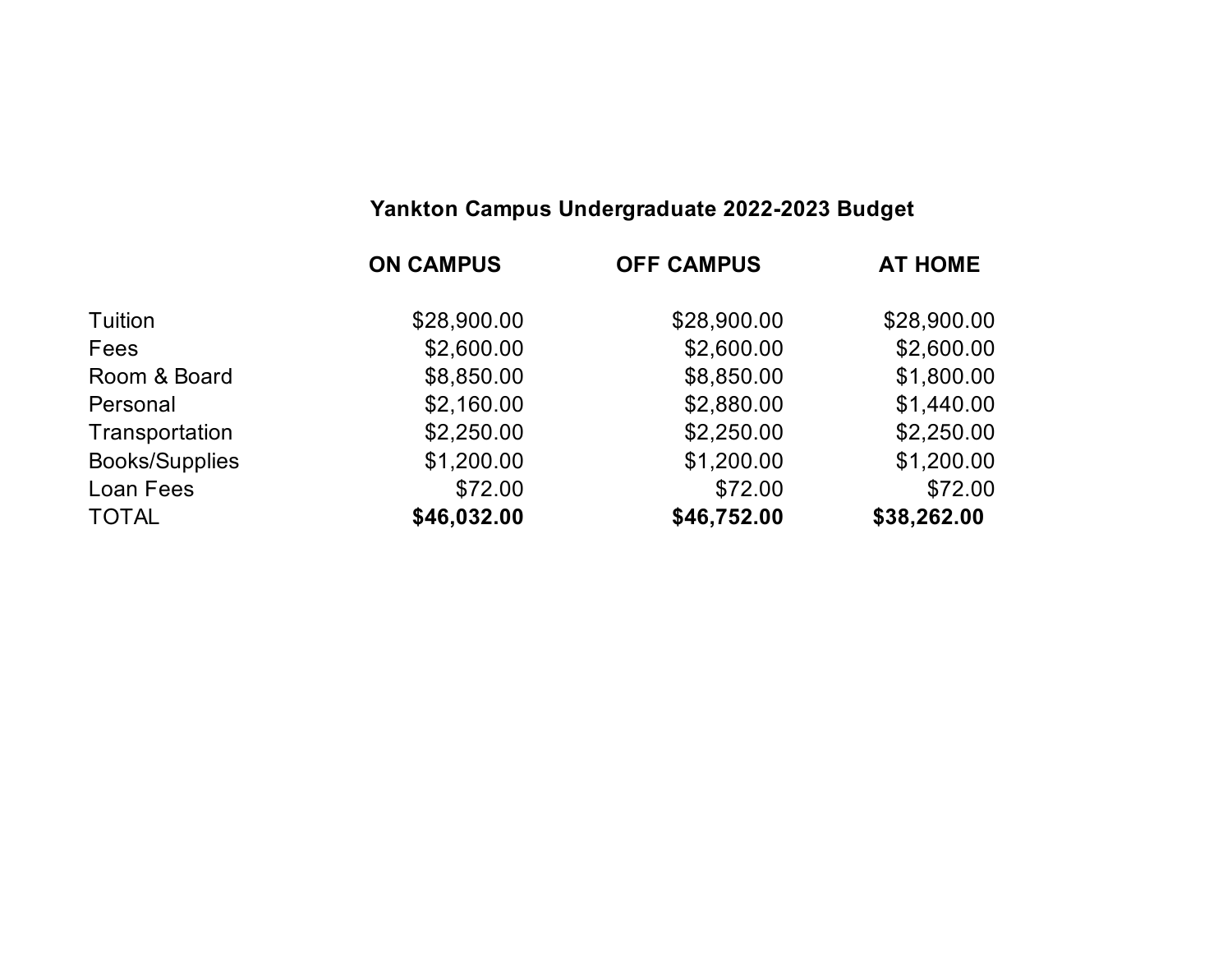### **2022-2023 1st Year Doctoral Anesthesia Budget From MA (A) 12 Month Budget**

| <b>TOTAL</b>          | \$17,932.00 | \$28,334.00 | \$46,266.00 |
|-----------------------|-------------|-------------|-------------|
| Loan Fees             | \$282.00    | \$564.00    | \$846.00    |
| <b>Books/Supplies</b> | \$800.00    | \$1,600.00  | \$2,400.00  |
| Transportation (370)  | \$1,480.00  | \$2,960.00  | \$4,440.00  |
| Personal (460)        | \$1,840.00  | \$3,680.00  | \$5,520.00  |
| Room & Board (1,500)  | \$6,000.00  | \$12,000.00 | \$18,000.00 |
| Fees                  | \$510.00    | \$510.00    | \$1,020.00  |
| Tuition               | \$7,020.00  | \$7,020.00  | \$14,040.00 |
|                       | 4 Months    | 8 Months    | Total       |

## **2nd Year Anesthesia Budget (G) 8 Month Budget**

|                       | 4 Months    | 4 Months    | Total       |
|-----------------------|-------------|-------------|-------------|
| Tuition               | \$5,850.00  | \$4,680.00  | \$10,530.00 |
| Fees                  | \$425.00    | \$340.00    | \$765.00    |
| Room & Board (1,500)  | \$6,000.00  | \$6,000.00  | \$12,000.00 |
| Personal (460)        | \$1,840.00  | \$1,840.00  | \$3,680.00  |
| Transportation (370)  | \$1,480.00  | \$1,480.00  | \$2,960.00  |
| <b>Books/Supplies</b> | \$500.00    | \$500.00    | \$1,000.00  |
| Loan Fees             | \$282.00    | \$283.00    | \$565.00    |
| <b>TOTAL</b>          | \$16,377.00 | \$15,123.00 | \$31,500.00 |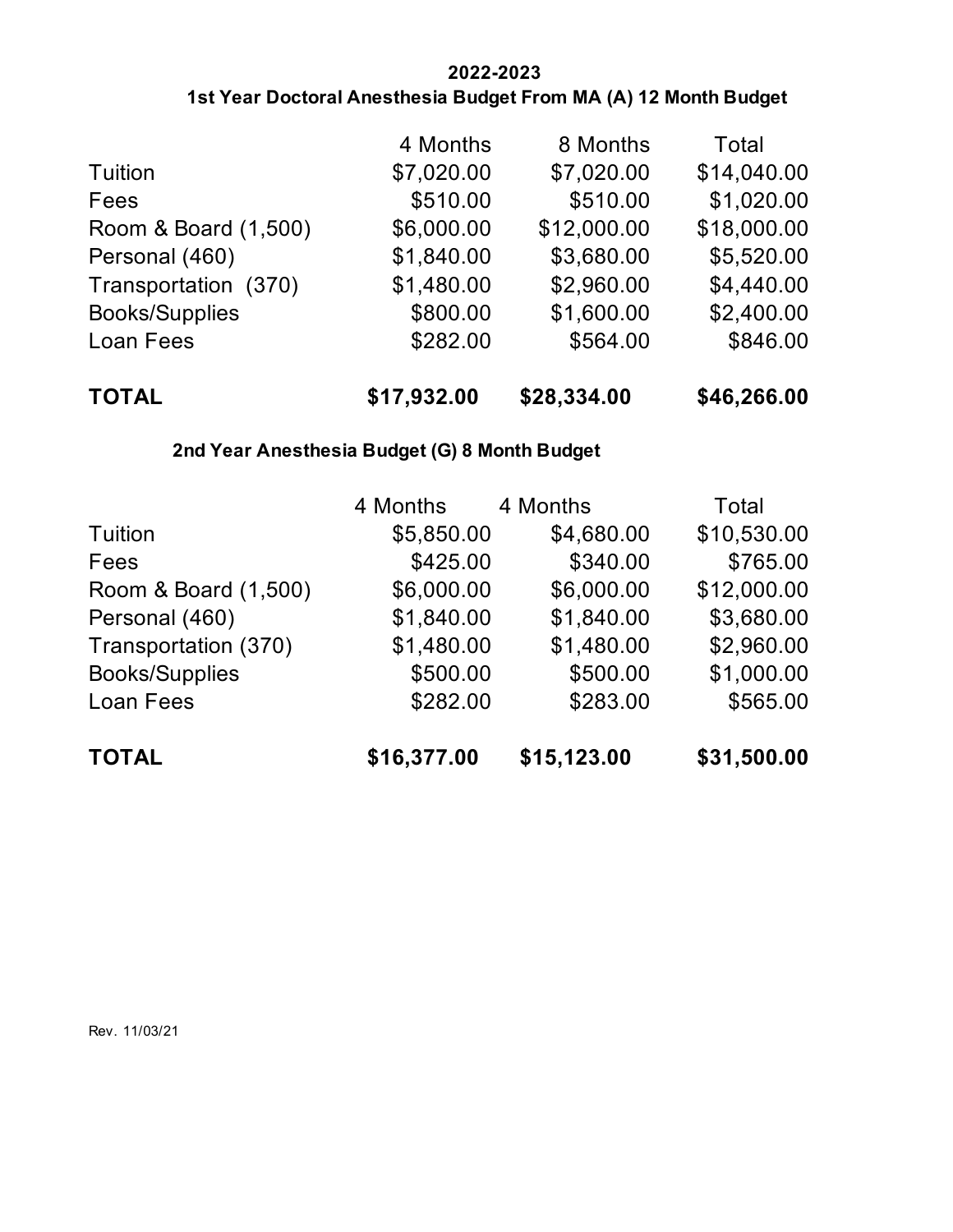### **2022-2023 1st Year DNP Budget 8 Month Budget**

| <b>TOTAL</b>          | \$10,998.00   | \$11,806.00     | \$22,804.00 |
|-----------------------|---------------|-----------------|-------------|
| Loan Fees             | \$226.00      | \$224.00        | \$450.00    |
| <b>Books/Supplies</b> | \$400.00      | \$400.00        | \$800.00    |
| Transportation (250)  | \$1,000.00    | \$1,000.00      | \$2,000.00  |
| Personal (320)        | \$1,280.00    | \$1,280.00      | \$2,560.00  |
| Room & Board (983)    | \$3,932.00    | \$3,932.00      | \$7,864.00  |
| Fees                  | \$535.00      | \$620.00        | \$1,155.00  |
| Tuition               | \$3,625.00    | \$4,350.00      | \$7,975.00  |
|                       | Fall 4 Months | Spring 4 Months | Total       |

### **2nd Year DNP BA Budget 12 Month Budget**

|                       |            | SUM 4 Months FA/SP 8 Months | Total       |
|-----------------------|------------|-----------------------------|-------------|
| Tuition               | \$3,625.00 | \$6,525.00                  | \$10,150.00 |
| Fees                  | \$535.00   | \$985.00                    | \$1,520.00  |
| Room & Board (983)    | \$3,932.00 | \$7,864.00                  | \$11,796.00 |
| Personal (320)        | \$1,280.00 | \$2,560.00                  | \$3,840.00  |
| Transportation (250)  | \$1,000.00 | \$2,000.00                  | \$3,000.00  |
| <b>Books/Supplies</b> | \$400.00   | \$800.00                    | \$1,200.00  |
| Loan Fees             | \$242.00   | \$450.00                    | \$692.00    |
|                       |            |                             |             |

| TOTAL | \$11,014.00 | \$21,184.00 | \$32,198.00 |
|-------|-------------|-------------|-------------|
|       |             |             |             |

### **3rd Year DNP Budget 8 Month Budget**

|                       | Sum 4 Months | Fall 4 Months | Total       |
|-----------------------|--------------|---------------|-------------|
| Tuition               | \$2,900.00   | \$3,625.00    | \$6,525.00  |
| Fees                  | \$450.00     | \$535.00      | \$985.00    |
| Room & Board (983)    | \$3,932.00   | \$3,932.00    | \$7,864.00  |
| Personal (320)        | \$1,280.00   | \$1,280.00    | \$2,560.00  |
| Transportation (250)  | \$1,000.00   | \$1,000.00    | \$2,000.00  |
| <b>Books/Supplies</b> | \$400.00     | \$400.00      | \$800.00    |
| Loan Fees             | \$242.00     | \$226.00      | \$468.00    |
| <b>TOTAL</b>          | \$10,204.00  | \$10,998.00   | \$21,202.00 |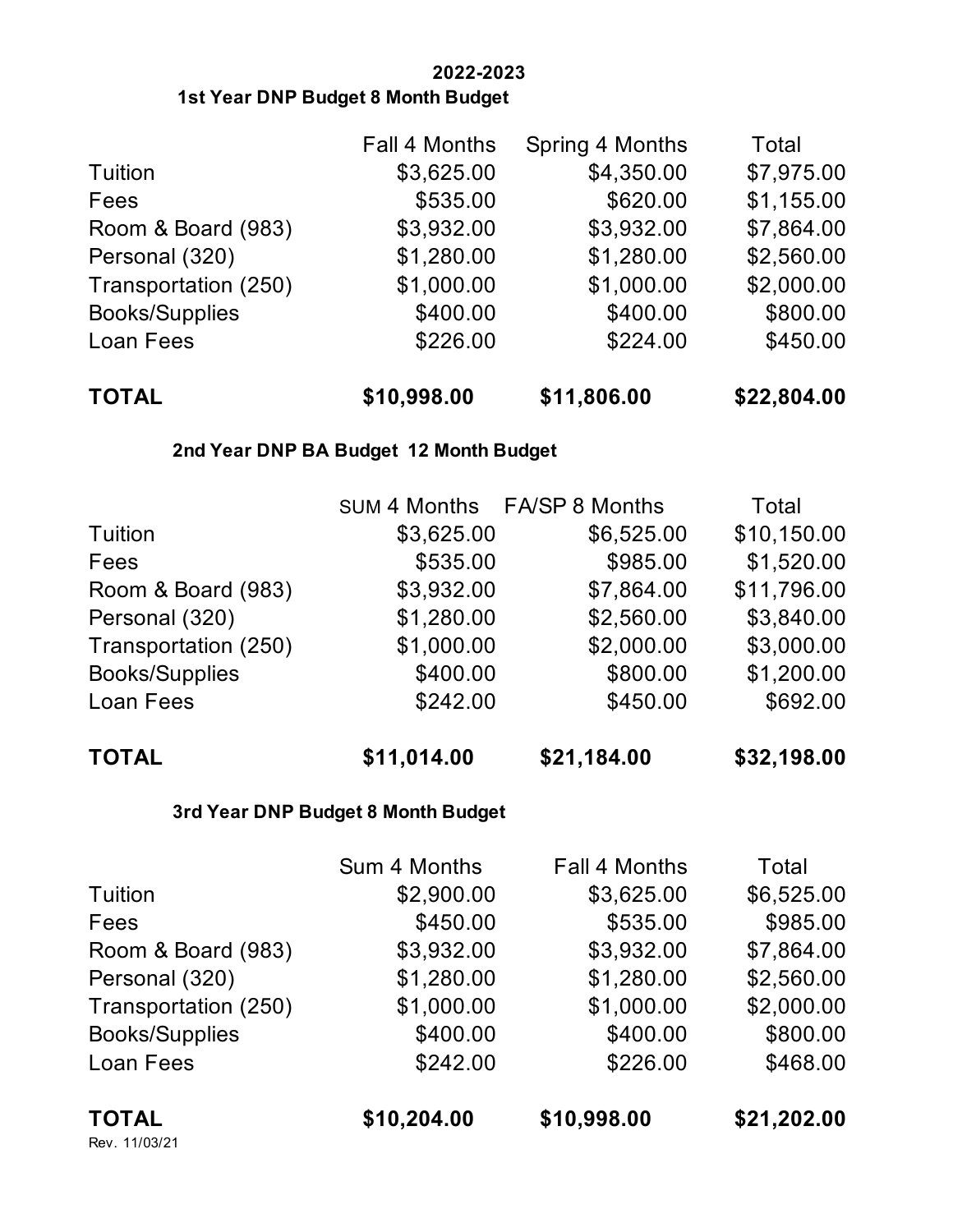#### **2022-2023 1st Year Doctoral Anesthesia From BA Budget (A) 12 Month Budget**

| <b>TOTAL</b>          | \$26,506.00 | \$60,273.00 | \$86,779.00 |
|-----------------------|-------------|-------------|-------------|
| Loan Fees             | \$856.00    | \$1,708.00  | \$2,564.00  |
| <b>Books/Supplies</b> | \$1,100.00  | \$3,200.00  | \$4,300.00  |
| Transportation        | \$1,650.00  | \$3,290.00  | \$4,940.00  |
| Personal              | \$1,840.00  | \$3,680.00  | \$5,520.00  |
| Room & Board (1,500)  | \$6,000.00  | \$12,000.00 | \$18,000.00 |
| Fees                  | \$1,020.00  | \$2,465.00  | \$3,485.00  |
| Tuition               | \$14,040.00 | \$33,930.00 | \$47,970.00 |
|                       | 4 Months    | 8 Months    | Total       |

#### **2nd Year Doctoral Anesthesia From BA Budget (G) 12 Month Budget**

| Tuition               | 4 Months<br>\$14,040.00 | 8 Months<br>\$16,380.00 | Total<br>\$30,420.00 |
|-----------------------|-------------------------|-------------------------|----------------------|
| Fees                  | \$1,020.00              | \$1,190.00              | \$2,210.00           |
| Room & Board (1,500)  | \$6,000.00              | \$12,000.00             | \$18,000.00          |
| Personal              | \$1,840.00              | \$3,680.00              | \$5,520.00           |
| Transportation        | \$2,080.00              | \$4,160.00              | \$6,240.00           |
| <b>Books/Supplies</b> | \$800.00                | \$1,600.00              | \$2,400.00           |
| Loan Fees             | \$566.00                | \$1,154.00              | \$1,720.00           |
| <b>TOTAL</b>          | \$26,346.00             | \$40,164.00             | \$66,510.00          |

#### **3rd Year Doctoral Anesthesia From BA Budget 12 Month Budget**

|                       | 4 Months    | 8 Months    | Total       |
|-----------------------|-------------|-------------|-------------|
| <b>Tuition</b>        | \$5,850.00  | \$12,870.00 | \$18,720.00 |
| Fees                  | \$425.00    | \$935.00    | \$1,360.00  |
| Room & Board (1,500)  | \$6,000.00  | \$12,000.00 | \$18,000.00 |
| Personal              | \$1,840.00  | \$3,680.00  | \$5,520.00  |
| Transportation        | \$1,650.00  | \$3,290.00  | \$4,940.00  |
| <b>Books/Supplies</b> | \$800.00    | \$2,100.00  | \$2,900.00  |
| Loan Fees             | \$462.00    | \$870.00    | \$1,332.00  |
| <b>TOTAL</b>          | \$17,027.00 | \$35,745.00 | \$52,772.00 |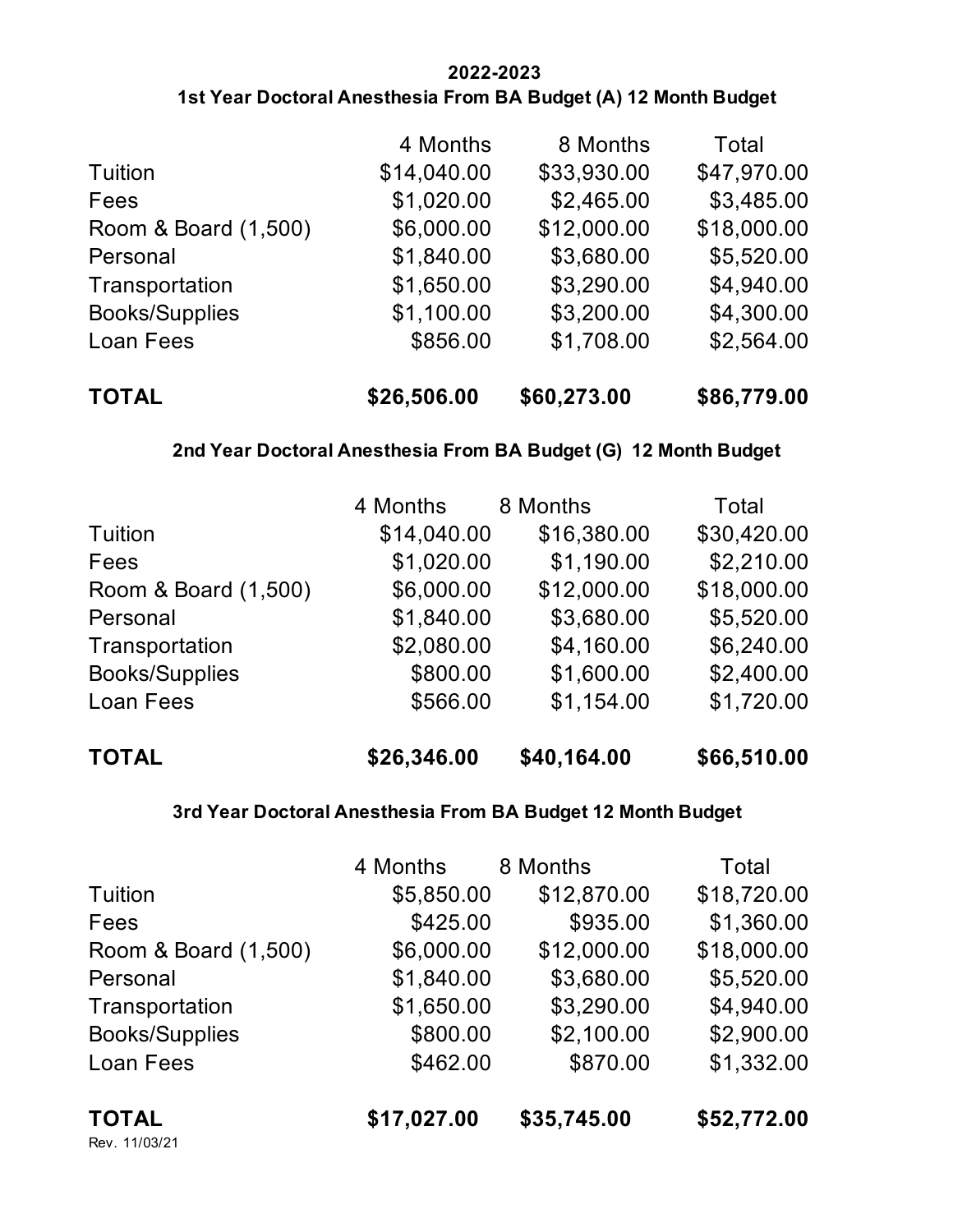**2022-2023**

# **Master in Nursing Budget**

|                       | Summer      | Fall        | Spring      | Total       |
|-----------------------|-------------|-------------|-------------|-------------|
|                       | 4 Months    | 4 Months    | 4 Months    | 12 Months   |
| Tuition               | \$3,615.00  | \$3,975.00  | \$3,834.00  | \$11,424.00 |
| Fees                  | \$593.00    | \$642.00    | \$623.00    | \$1,858.00  |
| Room & Board (983)    | \$3,932.00  | \$3,932.00  | \$3,932.00  | \$11,796.00 |
| Personal (320)        | \$1,280.00  | \$1,280.00  | \$1,280.00  | \$3,840.00  |
| Transportation (250)  | \$1,000.00  | \$1,000.00  | \$1,000.00  | \$3,000.00  |
| <b>Books/Supplies</b> | \$300.00    | \$450.00    | \$450.00    | \$1,200.00  |
| Loan Fees             | \$242.00    | \$226.00    | \$224.00    | \$692.00    |
| <b>TOTAL</b>          | \$10,962.00 | \$11,505.00 | \$11,343.00 | \$33,810.00 |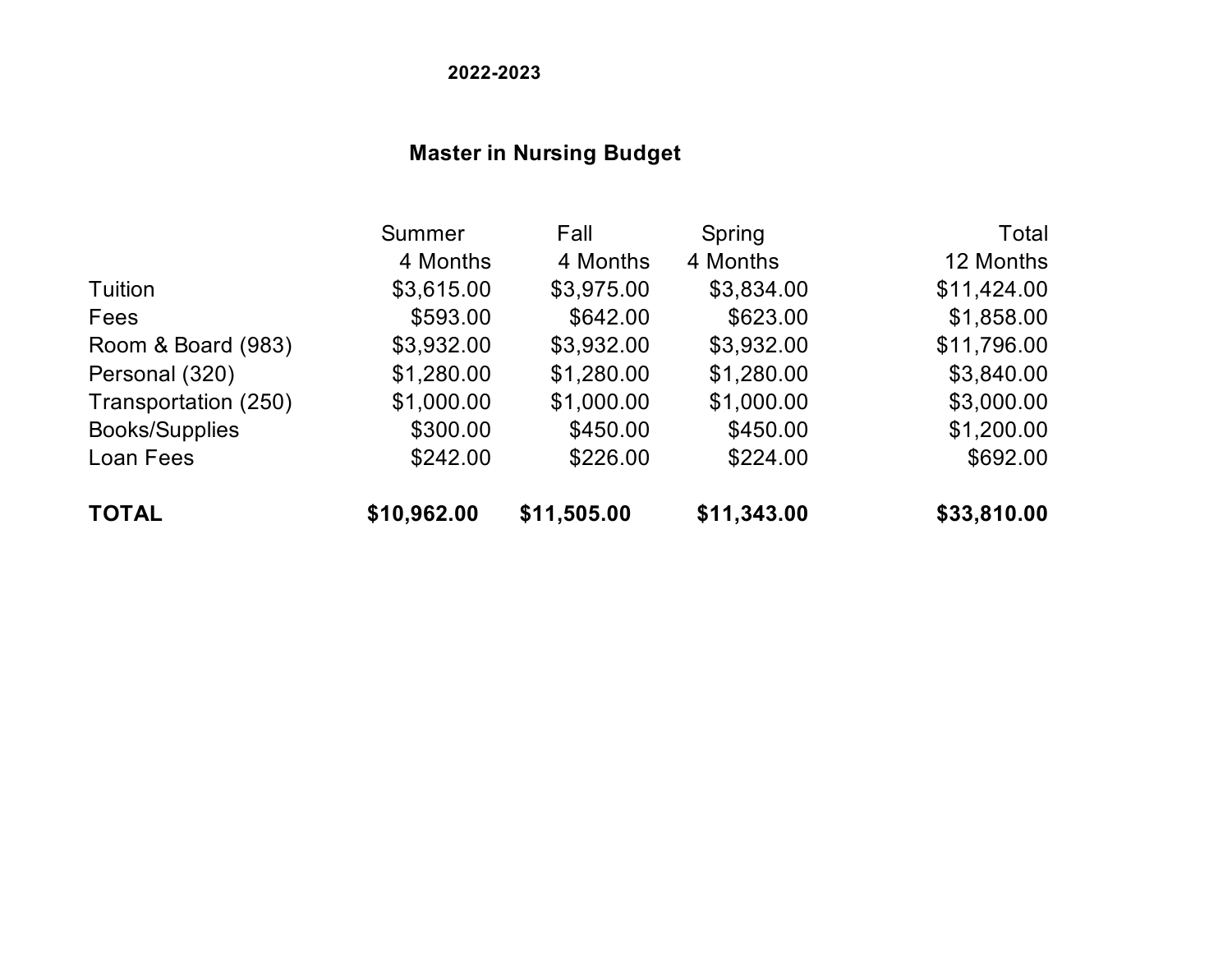### **2022-2023 Master in Education Curriculum and Instruction Summer/Fall/Spring 10 Month Budget**

|                       | 2 Months   | 4 Months   | 4 months   | Total       |
|-----------------------|------------|------------|------------|-------------|
| Tuition               | \$3,060.00 | \$1,020.00 | \$1,020.00 | \$5,100.00  |
| <b>Fees</b>           | \$450.00   | \$150.00   | \$150.00   | \$750.00    |
| Room & Board (983)    | \$1,966.00 | \$3,932.00 | \$3,932.00 | \$9,830.00  |
| Personal (320)        | \$640.00   | \$1,280.00 | \$1,280.00 | \$3,200.00  |
| Transportation (250)  | \$500.00   | \$1,000.00 | \$1,000.00 | \$2,500.00  |
| <b>Books/Supplies</b> | \$100.00   | \$250.00   | \$250.00   | \$600.00    |
| Loan Fees             | \$80.00    | \$80.00    | \$80.00    | \$240.00    |
| <b>TOTAL</b>          | \$6,796.00 | \$7,712.00 | \$7,712.00 | \$22,220.00 |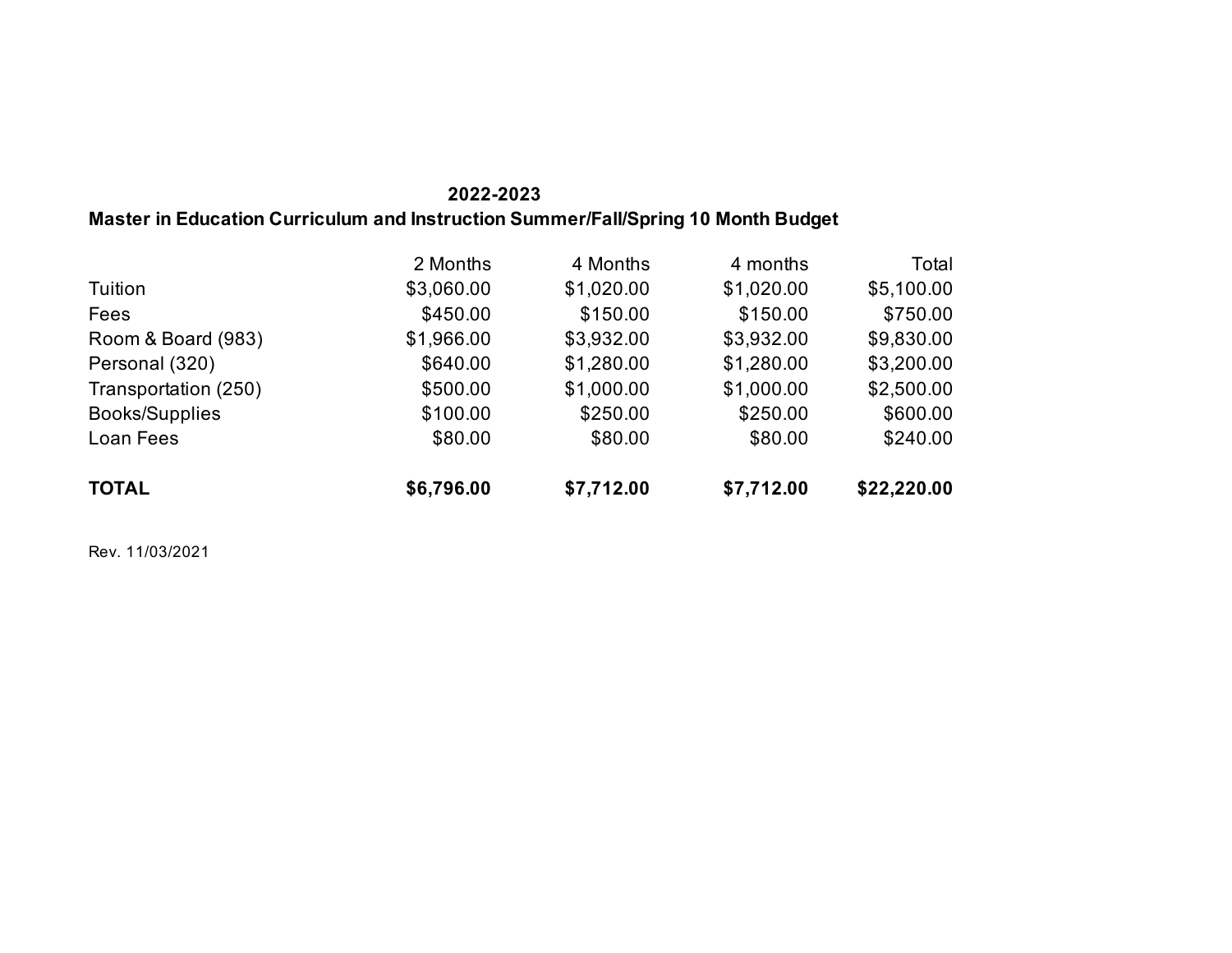### **2022-2023 Master In Education Coaching First Year Student Fall/Spring 8 Month Budget**

|                       | 4 Months   | 4 Months   | Total       |
|-----------------------|------------|------------|-------------|
| Tuition               | \$2,040.00 | \$2,040.00 | \$4,080.00  |
| Fees                  | \$300.00   | \$300.00   | \$600.00    |
| Room & Board (983)    | \$3,932.00 | \$3,932.00 | \$7,864.00  |
| Personal (320)        | \$1,280.00 | \$1,280.00 | \$2,560.00  |
| Transportation (250)  | \$1,000.00 | \$1,000.00 | \$2,000.00  |
| <b>Books/Supplies</b> | \$250.00   | \$250.00   | \$500.00    |
| Loan Fees             | \$24.00    | \$24.00    | \$48.00     |
| <b>Total</b>          | \$8,826.00 | \$8,826.00 | \$17,652.00 |

#### **2022-2023**

### **Master in Education Coaching Second Year Summer/Fall/Spring 10 Month Budget**

|                      | 2 Months   | 4 Months   | 4 months   | Total       |
|----------------------|------------|------------|------------|-------------|
| Tuition              | \$2,040.00 | \$2,040.00 | \$2,040.00 | \$6,120.00  |
| Fees                 | \$300.00   | \$300.00   | \$300.00   | \$900.00    |
| Room & Board (983)   | \$1,966.00 | \$3,932.00 | \$3,932.00 | \$9,830.00  |
| Personal (320)       | \$640.00   | \$1,280.00 | \$1,280.00 | \$3,200.00  |
| Transportation (250) | \$500.00   | \$1,000.00 | \$1,000.00 | \$2,500.00  |
| Books/Supplies       | \$100.00   | \$250.00   | \$250.00   | \$600.00    |
| Loan Fees            | \$22.00    | \$24.00    | \$24.00    | \$70.00     |
| <b>TOTAL</b>         | \$5,568.00 | \$8,826.00 | \$8,826.00 | \$23,220.00 |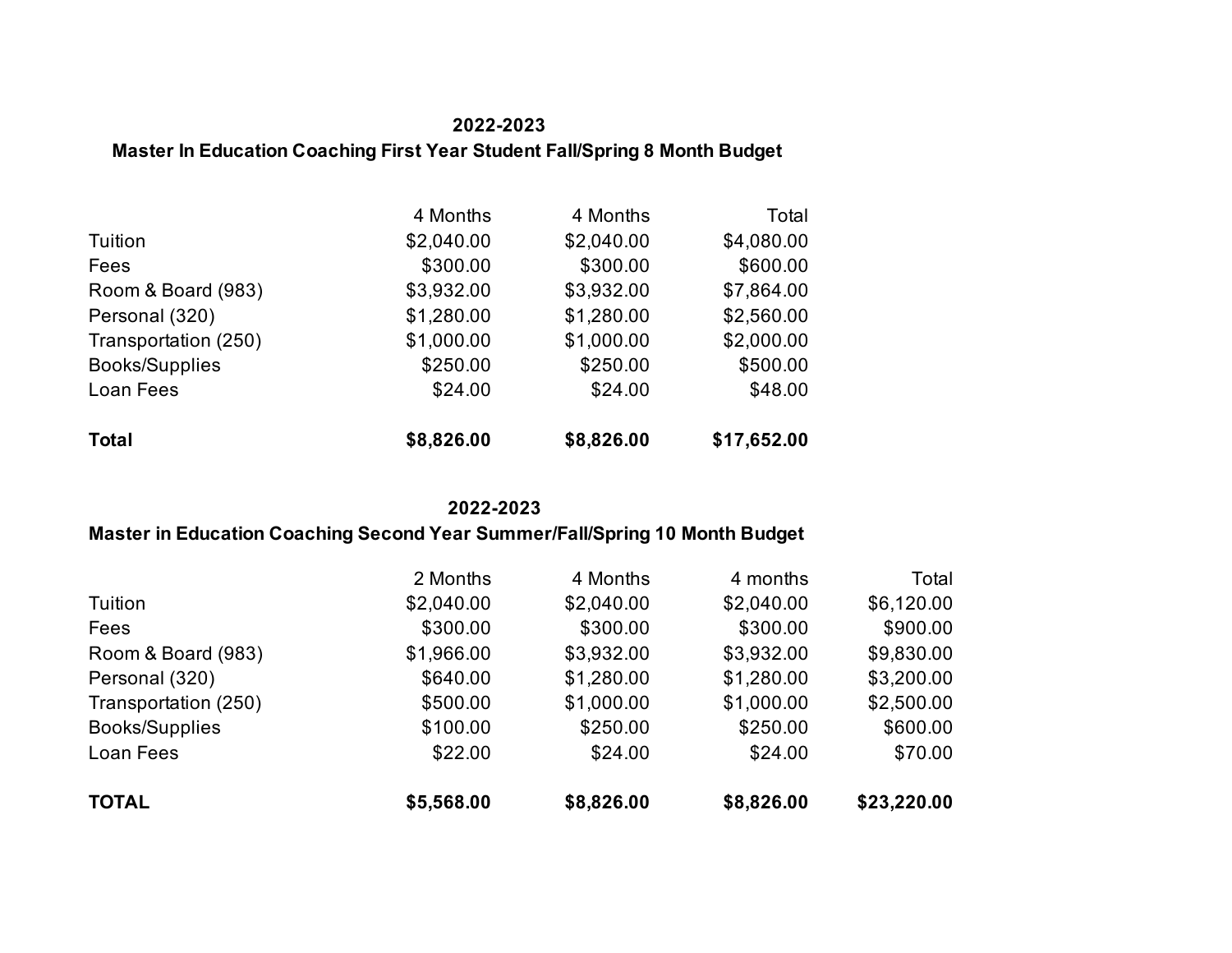## **Yankton Half-Time (6-8) 2022-23 Budget**

| <b>OFF CAMPUS</b> | <b>WITH PARENTS</b> |
|-------------------|---------------------|
| \$7,800.00        | \$7,800.00          |
| \$666.00          | \$666.00            |
| \$8,850.00        | \$1,800.00          |
| \$2,880.00        | \$1,440.00          |
| \$2,250.00        | \$2,250.00          |
| \$600.00          | \$600.00            |
| \$72.00           | \$72.00             |
| \$23,118.00       | \$14,628.00         |
|                   |                     |

## **Yankton Three Quarter Time (9-11) 2022-23 Budget**

|                       | <b>OFF CAMPUS</b> | <b>WITH PARENTS</b> |
|-----------------------|-------------------|---------------------|
| Tuition               | \$19,368.00       | \$19,368.00         |
| Fees                  | \$978.00          | \$978.00            |
| Room & Board          | \$8,850.00        | \$1,800.00          |
| Personal              | \$2,880.00        | \$1,440.00          |
| Transportation        | \$2,250.00        | \$2,250.00          |
| <b>Books/Supplies</b> | \$900.00          | \$900.00            |
| Loan Fees             | \$84.00           | \$84.00             |
| <b>TOTAL</b>          | \$35,310.00       | \$26,820.00         |

# **Yankton Less than Half-Time (1-5) individual budgets**

Revised 11/8/2021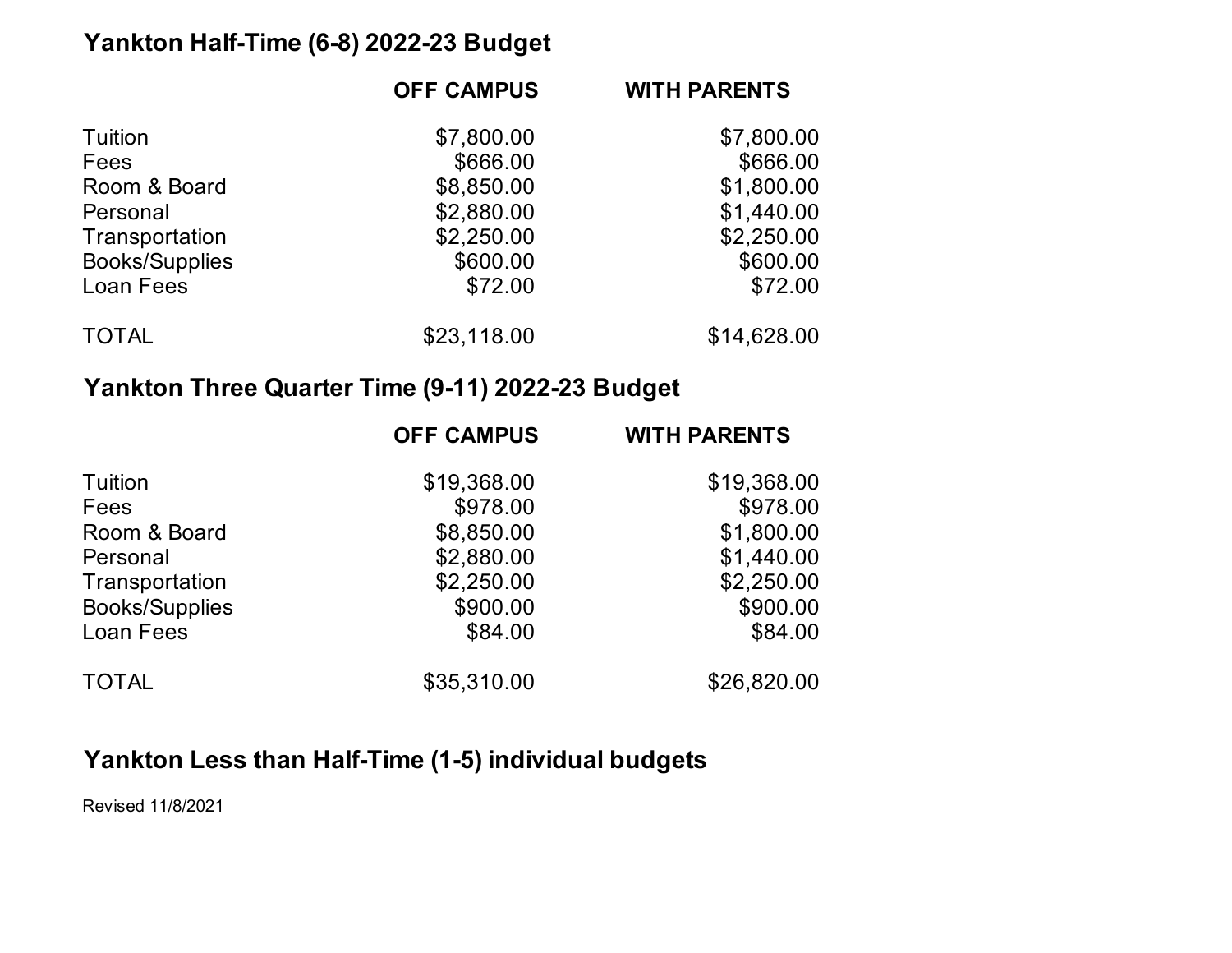|                       | Watertown Full-Time (12+) 2022-2023 Budget |                |                                 | Watertown Three-Quarter Time (9-11) 2022-2023 Budge   |                |
|-----------------------|--------------------------------------------|----------------|---------------------------------|-------------------------------------------------------|----------------|
|                       | <b>OFF CAMPUS</b>                          | <b>AT HOME</b> |                                 | <b>OFF CAMPUS</b>                                     | <b>AT HOME</b> |
| <b>Tuition</b>        | \$8,790.00                                 | \$8,790.00     | <b>Tuition</b>                  | \$6,030.00                                            | \$6,030.00     |
| <b>Fees</b>           | \$1,374.00                                 | \$1,374.00     | <b>Fees</b>                     | \$942.00                                              | \$942.00       |
| Room & Board          | \$8,850.00                                 | \$1,800.00     | Room & Board                    | \$8,850.00                                            | \$1,800.00     |
| <b>Personal</b>       | \$2,880.00                                 | \$1,440.00     | <b>Personal</b>                 | \$2,880.00                                            | \$1,440.00     |
| Transportation        | \$2,250.00                                 | \$2,250.00     | Transportation                  | \$2,250.00                                            | \$2,250.00     |
| <b>Books/Supplies</b> | \$1,200.00                                 | \$1,200.00     | <b>Books/Supplies</b>           | \$900.00                                              | \$900.00       |
| <b>Loan Fees</b>      | \$74.00                                    | \$74.00        | <b>Loan Fees</b>                | \$84.00                                               | \$84.00        |
| <b>TOTAL</b>          | \$25,418.00                                | \$16,928.00    | <b>TOTAL</b>                    | \$21,936.00                                           | \$13,446.00    |
|                       | Watertown Half-Time (6-8) 2022-2023 Budget |                |                                 | Watertown Less than Half-Time (1-5) Individual Budget |                |
|                       | <b>OFF CAMPUS</b>                          | <b>AT HOME</b> | * No Personal or Room and Board |                                                       |                |
| <b>Tuition</b>        | \$4,258.00                                 | \$4,258.00     |                                 |                                                       |                |
| <b>Fees</b>           | \$666.00                                   | \$666.00       |                                 |                                                       |                |
| Room & Board          | \$8,850.00                                 | \$1,800.00     |                                 |                                                       |                |
| <b>Personal</b>       | \$2,880.00                                 | \$1,440.00     |                                 |                                                       |                |
| Transportation        | \$2,250.00                                 | \$2,250.00     |                                 |                                                       |                |
| <b>Books/Supplies</b> | \$600.00                                   | \$600.00       |                                 |                                                       |                |
| <b>Loan Fees</b>      | \$68.00                                    | \$68.00        |                                 |                                                       |                |
| <b>TOTAL</b>          | \$19,572.00                                | \$11,082.00    |                                 |                                                       |                |
|                       |                                            |                |                                 |                                                       |                |